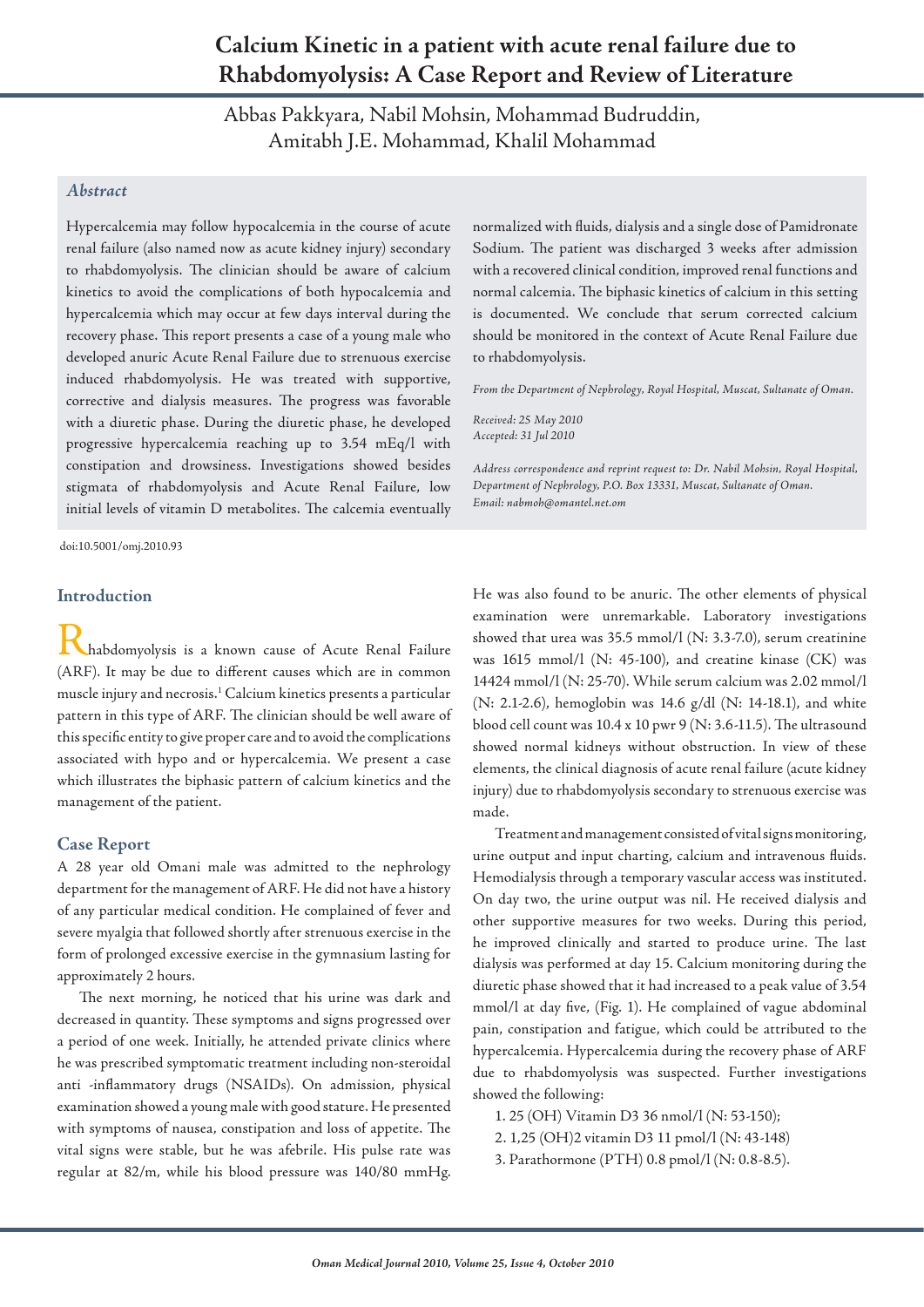

**Figure 1:** kinetics of the calcemia during the recovery of the ARF. After 3 weeks of treatment the patient's serum creatinine was 288 mmol/l (N: 45-100), and serum calcemia was 2.63 mmol/l.

He was discharged on day 21 in a very good general condition with improved renal functions. He was advised follow up at the nephrology out-patient clinic.

## **Discussion**

The terminology of ARF (Acute Renal Failure) is now being replaced by the term Acute Kidney injury.<sup>1,2</sup> It is defined as either an abrupt increase in serum creatinine level of more than 0.3 mg/ dl (26.5 mmol/l), or a percentage increase of more than 50% (by a factor of 1.5 from the baseline), or a reduction in documented urinary output (<0.5 ml/kg body weight /hour for more than 6 hrs). The causes of Acute Kidney Injury are divided into prerenal, intra-renal and post-renal. Pre-renal factors range from obvious renal hypoperfusion in patients with hypotension or hemorrhage to more subtle hypoperfusion such as that seen in patients with heart failure or cirrhosis. Post-renal acute kidney injury is caused by the blockade of urinary flow. While Intra-renal causes of acute kidney injury can be divided into diseases of the vasculature, tubulo-interstitial compartment or the glomeruli.<sup>1,2</sup> Rhabdomyolysis may lead to myoglobinuric acute renal failure and is the etiology of 5-25% of cases of acute renal failure.<sup>1,2</sup> The first documented case of rhabdomyolysis causing acute renal failure was described by Bywaters and Beall in1941.<sup>3</sup> The most common etiological factors are traumatic crush injuries during wars and natural disasters especially earthquakes, electric shock, pressure necrosis, central occlusion, and surgery.4,5 Other reported etiologies in order of apparent prevalence include alcoholism, muscle

compression, seizures, metabolic derangements, drugs, infection, muscular dystrophies and Strenuous exercise has been reported to cause rhabdomyolysis with ARF in some cases.<sup>1,2,4,5</sup> Abnormal calcium metabolism is a specific complication of rhabdomyolysis induced acute renal failure.6 During the initial and oliguric phase, patients are frequently hypocalcemic. The hypocalcemia can sometimes be extreme.6,7 Nevertheless, care should be taken in the management of initial hypocalcemia, as overzealous correction may lead to hypercalcemia. Calcium deposition in the muscles, hyperphosphatemia and skeletal resistance to the action of the parathyroid hormone are believed to be the possible underlying mechanisms.6 It is possible that the initial calcium intake participates in the development of the hypercalcemia. During the recovery phase, hypercalcemia may develop in up to 40% of patients.6,7 The pathophysiology of the hypercalcemia observed in the recovery phase may be due to several mechanisms including mobilization of calcium from injured muscles, soft tissue deposits, to the secondary hyperparathyroidism which developed during the initial phase and to the elevated levels of 1,25 dihydroxy vitamin D that also developed during the initial phase as a corrective response to the hypocalcemia.<sup>8</sup>

Most cases of hypercalcemia are self-limiting and do not require major interventions other than observation and proper hydration. Nevertheless, some cases may require specific measures including dialysis intensification, biphosphonate and diuresis with loop diuretics.

## **Conclusion**

Hypercalcemia (during the diuretic phase) following hypocalcemia (in the initial phase) may occur during the course of ARF associated with rhabdomyolysis. In most instances, these conditions are self limited and do not require specific measures other than observation and proper hydration, but may require intervention when severe and symptomatic. The clinician should be aware of the dual kinetics of calcium in this situation to plan proper monitoring and intervention.

### **Acknowledgements**

The authors reported no conflict of interest and no funding was received on this work.

#### **References**

- 1. Vanholder R, Sever MS, Erek E, Lameire N. Rhabdomyolysis. J Am Soc Nephrol August 2000; 11(8):1553-1561.
- 2. Mehta RL, Kellum JA, Shah SV, Molitoris BA, Ronco C, Warnock DG, et